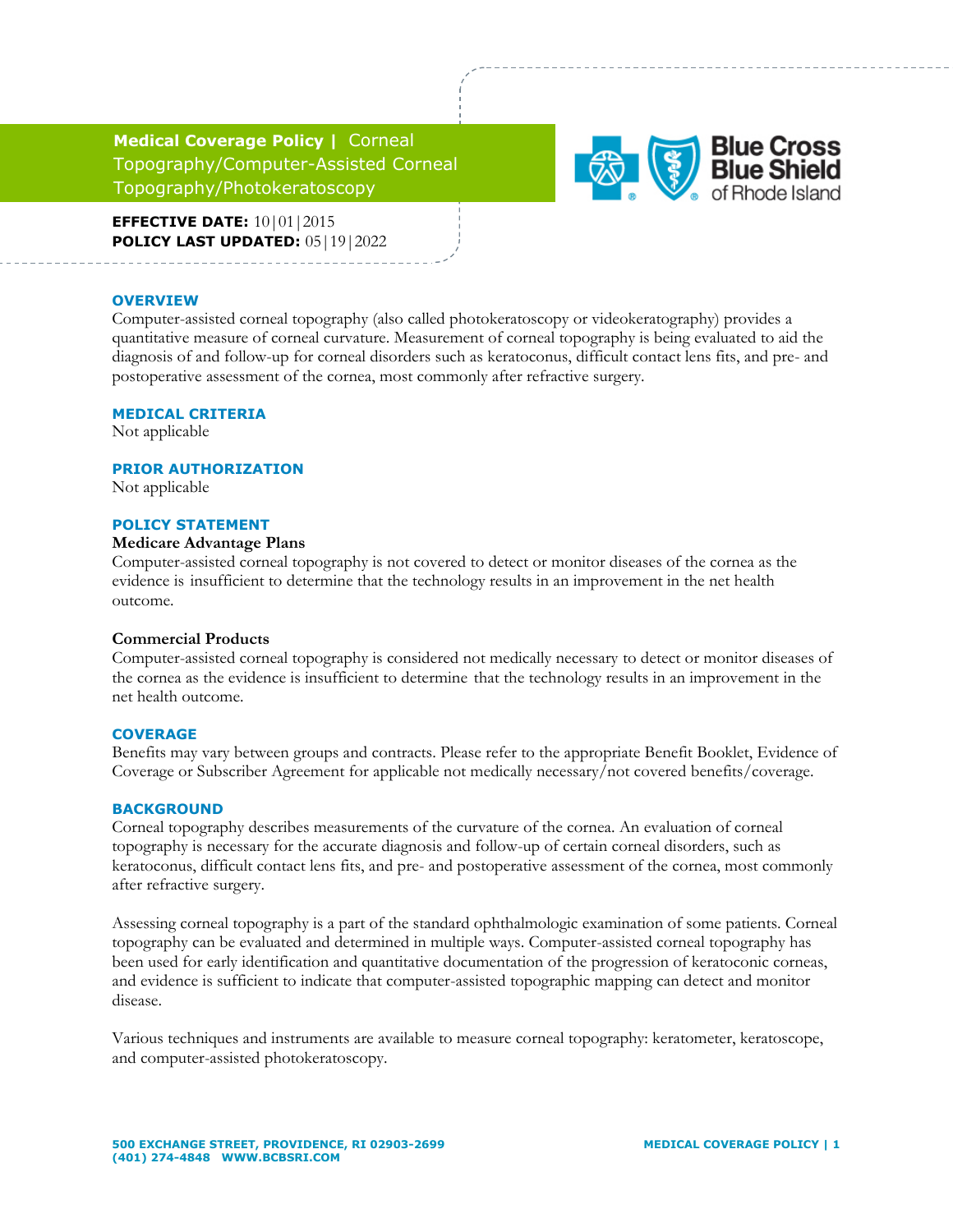The keratometer (also referred to as an ophthalmometer), the most commonly used instrument, projects an illuminated image onto a central area in the cornea. By measuring the distance between a pair of reflected points in both of the cornea's 2 principal meridians, the keratometer can estimate the radius of curvature of 2 meridians. Limitations of this technique include the fact that the keratometer can only estimate the corneal curvature over a small percentage of its surface and that estimates are based on the frequently incorrect assumption that the cornea is spherical.

The keratoscope is an instrument that reflects a series of concentric circular rings off the anterior corneal surface. Visual inspection of the shape and spacing of the concentric rings provides a qualitative assessment of topography.

A photokeratoscope is a keratoscope equipped with a camera that can provide a permanent record of the corneal topography.

For individuals who have disorders of corneal topography who receive computer-assisted corneal topography/photokeratoscopy, the evidence includes only a few studies. Relevant outcomes are test accuracy, other test performance measures, and functional outcomes. With the exception of refractive surgery, a procedure not discussed herein, no studies have shown clinical benefit (eg, a change in treatment decisions) based on a quantitative evaluation of corneal topography. In addition, a large prospective series found no advantage with use of different computer-assisted corneal topography methods over manual corneal keratometry. Computer-assisted corneal topography lacks evidence from appropriately constructed clinical trials that could confirm whether it improves outcomes. The evidence is insufficient to determine that the technology results in an improvement in the net health outcome.

# **CODING**

# **Medicare Advantage Plans and Commercial Products**

Non-computer-assisted corneal topography is considered part of the evaluation and management services of general ophthalmologic services (CPT codes 92002–92014), and therefore this service should not be billed separately. There is no separate CPT code for this type of corneal topography. Non-computer-assisted corneal topography should be considered inclusive to evaluation and management services.

The following CPT code is not covered for Medicare Advantage Plans and not medically necessary for Commercial Products:

**92025** Computerized corneal topography, unilateral or bilateral, with interpretation and report

# **RELATED POLICIES**

Not applicable

# **PUBLISHED**

Provider Update, July 2022 Provider Update, June 2021 Provider Update, June 2020 Provider Update, July 2019 Provider Update, November 2018

# **REFERENCES**

- 1. Morrow GL, Stein RM. Evaluation of corneal topography: past, present and future trends. Can J Ophthalmol. Aug 1992; 27(5): 213-25. PMID 1393805
- 2. Wilson SE, Klyce SD. Advances in the analysis of corneal topography. Surv Ophthalmol. Jan-Feb 1991; 35(4): 269-77. PMID 2011820
- 3. Martinez-Abad A, Pinero DP, Ruiz-Fortes P, et al. Evaluation of the diagnostic ability of vector parameters characterizing the corneal astigmatism and regularity in clinical and subclinical keratoconus. Cont Lens Anterior Eye. Apr 2017; 40(2): 88-96. PMID 27931882